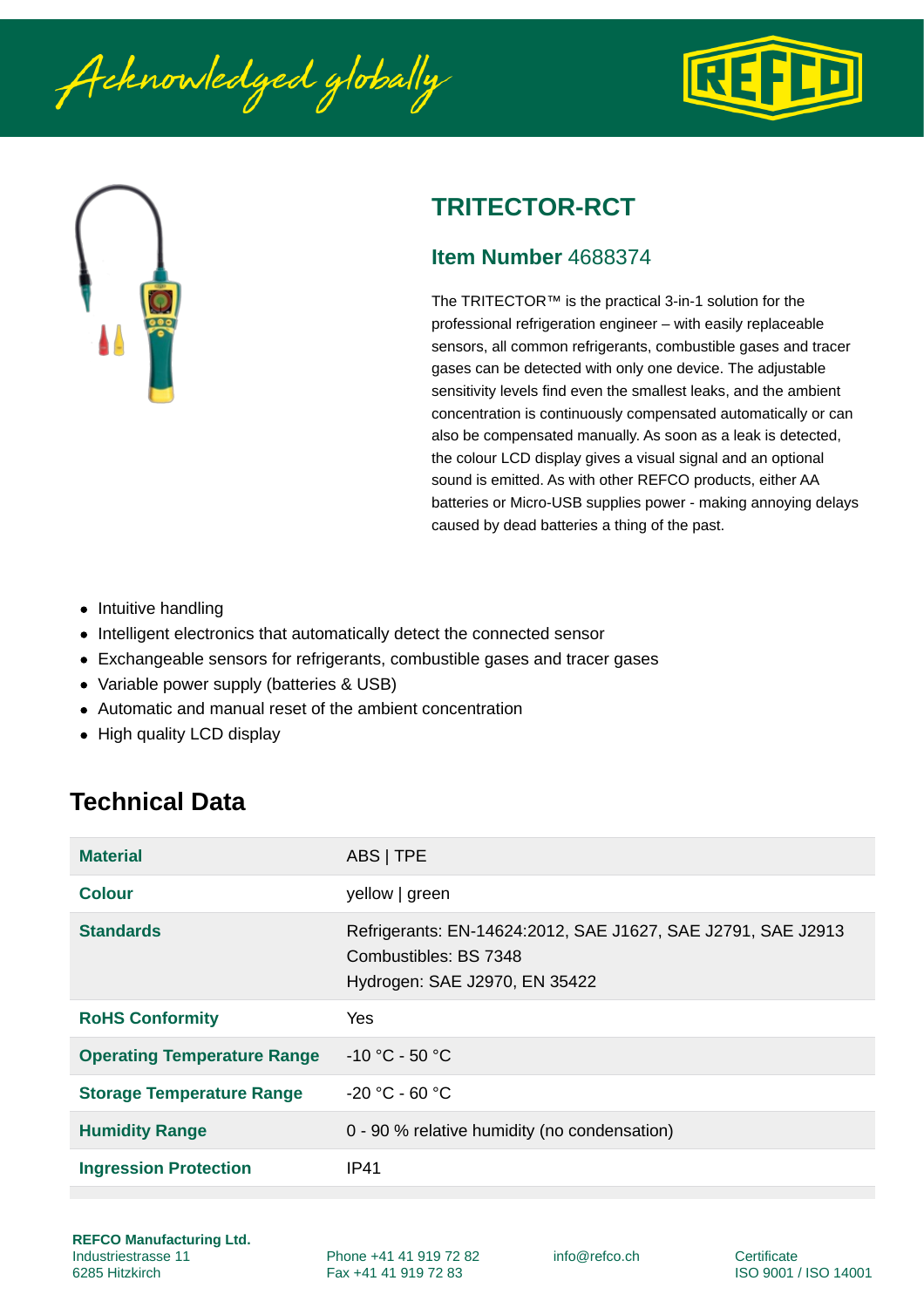Acknowledged globally



| <b>Battery</b>                | 4 x AA   Alternative Power Supply USB Mirco-B                                                                                                                                                                              |  |
|-------------------------------|----------------------------------------------------------------------------------------------------------------------------------------------------------------------------------------------------------------------------|--|
| <b>Operating Hours</b>        | 12 <sub>h</sub>                                                                                                                                                                                                            |  |
| <b>Functions</b>              | Sensor exchange<br>Ambient concentration reset:<br>- automatic<br>- manual<br>Peak = peak function indicates maximum measured value<br>Auto shut off<br>Sensitivity Level:<br>- low<br>- medium<br>- high<br>Mute function |  |
| <b>Sensitivity</b>            | Refrigerant [R]: 1 g/a R134a   Combustible gas [C]: 1 g/a R290, < 5<br>ppm methane   Tracer gas [T]: 3 g/a                                                                                                                 |  |
| <b>Refrigerant Type</b>       | Refrigerants   CFC   HCFC   HCF   HFO   Combustible gases   Tracer<br>gas                                                                                                                                                  |  |
| <b>Measurement Technology</b> | Metal-oxide semiconductor                                                                                                                                                                                                  |  |
| <b>Sensor Lifetime</b>        | 10 <sub>y</sub>                                                                                                                                                                                                            |  |
| <b>Tube Length</b>            | 40 cm                                                                                                                                                                                                                      |  |
| <b>Scope of Supply</b>        | Batteries   Case   Instruction manual                                                                                                                                                                                      |  |
| <b>Packaging</b>              | Sturdy plastic case                                                                                                                                                                                                        |  |
| <b>Warm-up Time</b>           | 45 <sub>s</sub>                                                                                                                                                                                                            |  |

### **Accessories**

| 4492022 | TL-5 | Reference leak for leak detectors, 5g / year |
|---------|------|----------------------------------------------|
|---------|------|----------------------------------------------|

#### **Spare Parts**

| 4688370 | R-SENSOR        | Refrigerant sensor     |
|---------|-----------------|------------------------|
| 4688371 | C-SENSOR        | Combustible gas sensor |
| 4688372 | <b>T-SENSOR</b> | Tracer gas sensor      |